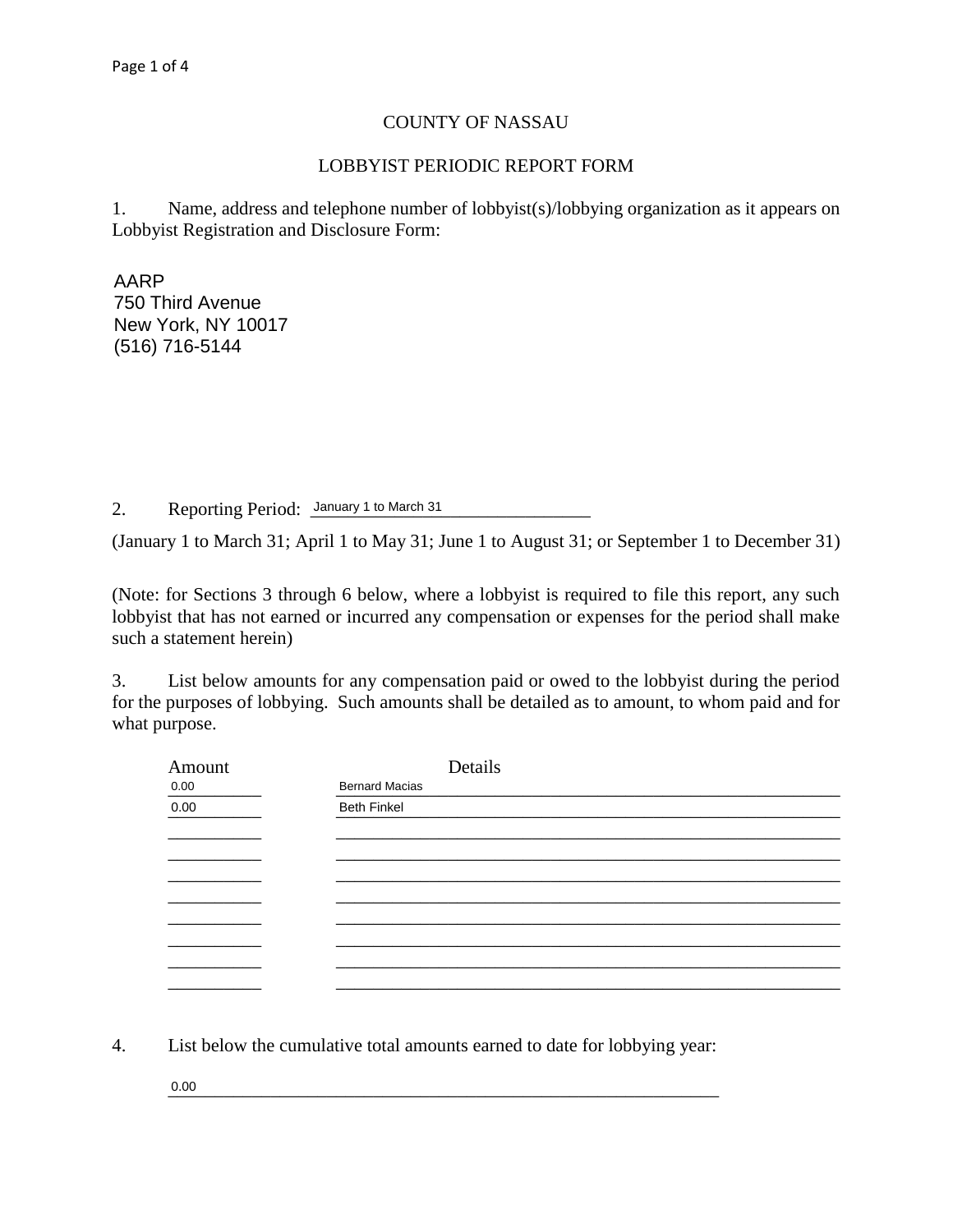5. List below amounts for any expenses expended or incurred by the lobbyist during the period for the purposes of lobbying. Such amounts shall be detailed as to amount, to whom paid and for what purpose.

| Amount<br>0.00 | Details<br>N/A |
|----------------|----------------|
|                |                |
|                |                |
|                |                |
|                |                |
|                |                |
|                |                |
|                |                |
|                |                |
|                |                |

6. List below the cumulative total amounts expended to date for lobbying year:

 $\_0.00$ 0.00

(In lieu of completing 7 through 10 below, you may attach a copy of your Lobbyist Registration and Disclosure Form, provided the information has not changed.)

7. List whether and where the lobbyist(s)/lobbying organization is registered as a lobbyist (e.g. Nassau County, New York State):

New York State and the state of the state of the state of the state of the state of the state of the state of the state of the state of the state of the state of the state of the state of the state of the state of the stat which controlled the controlled term of the controlled term of the controlled term of the controlled term of the controlled term of the controlled term of the controlled term of the controlled term of the controlled term o  $\mathcal{L}$  and the coming density of  $\mathcal{L}$  and  $\mathcal{L}$ New York City Suffolk County

8. Name, address and telephone number of client(s) by whom, or on whose behalf, the lobbyist is retained, employed or designated.

750 Third Avenue **The Executive Server Avenue** Avenue **The Executive Server Avenue Avenue** \_\_\_\_\_\_\_\_\_\_\_\_\_\_\_\_\_\_\_\_\_\_\_\_\_\_\_\_\_\_\_\_\_\_\_\_\_\_\_\_\_\_\_\_\_\_\_\_\_\_\_\_\_\_\_\_\_\_\_\_\_\_\_\_\_\_\_\_\_\_\_\_\_\_\_\_\_\_ (516) 713-5144AARP New York, NY 10017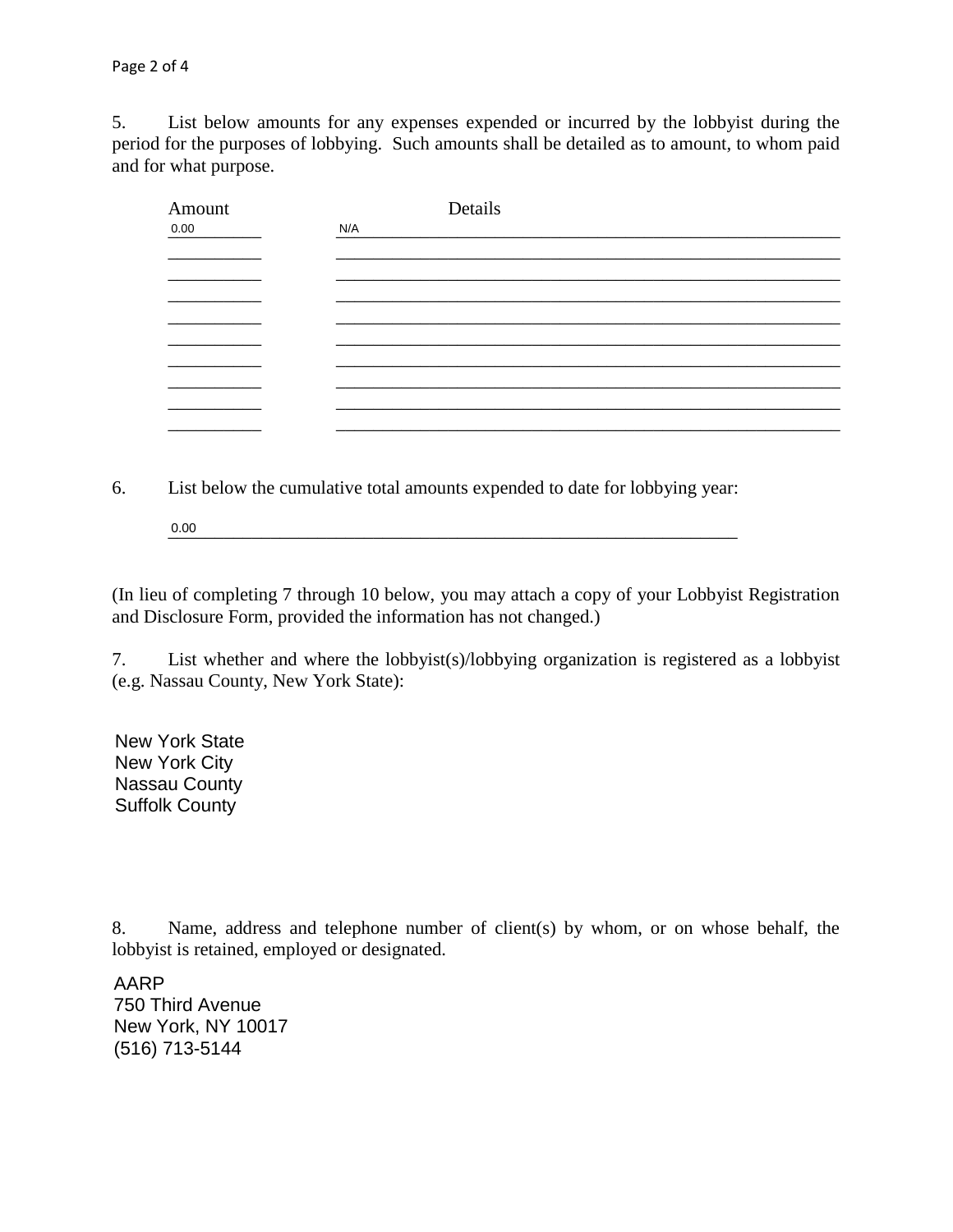9. Describe lobbying activity conducted, or to be conducted, in Nassau County, and identify client(s) for each activity listed, during the Reporting Period.

 $N/A$ 

The name of persons, organizations or governmental entities before whom the lobbyist has 10. lobbied during the period.

 $N/A$